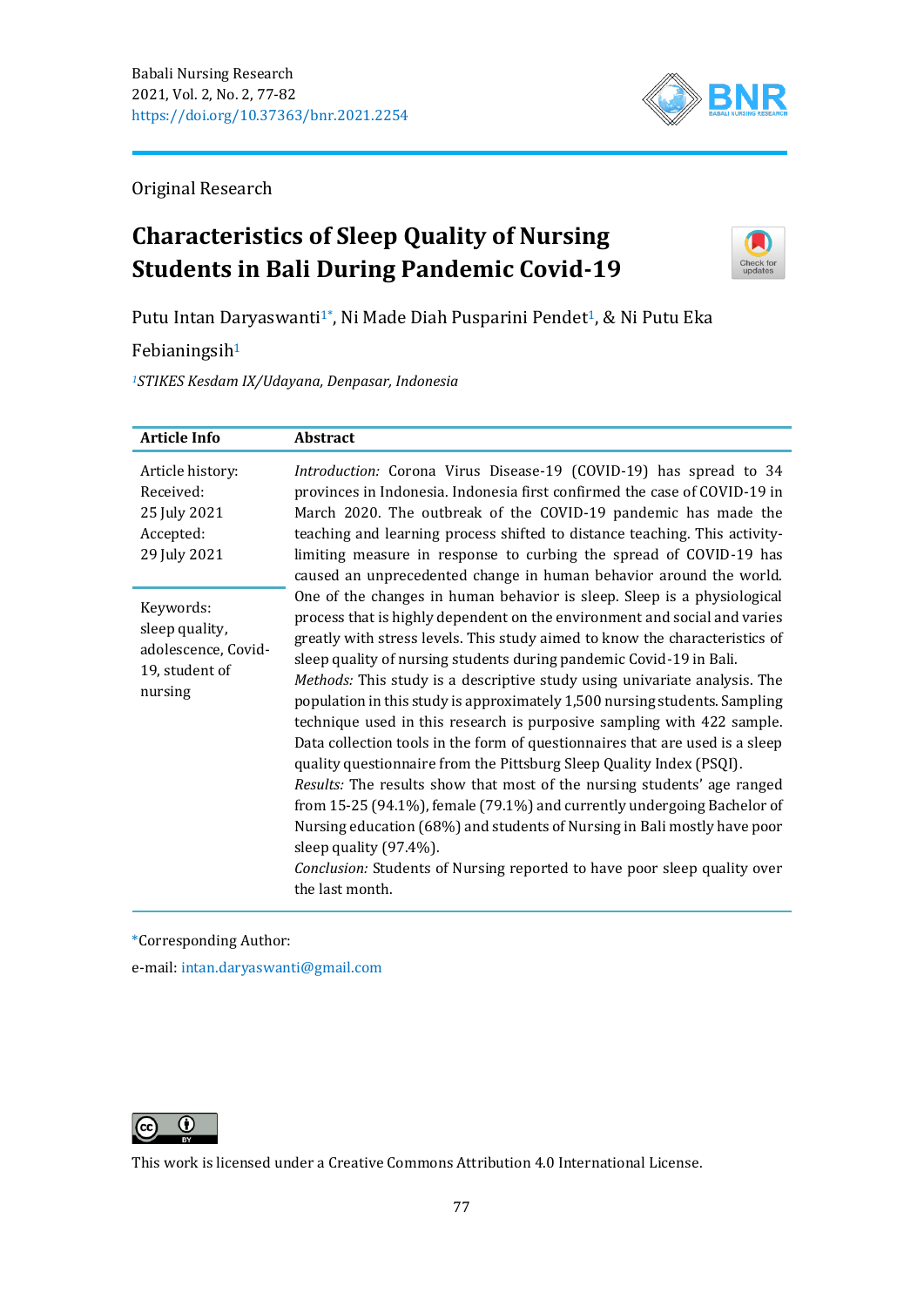#### **INTRODUCTION**

Corona Virus Disease-19 (COVID-19) has spread to 34 provinces in Indonesia. Indonesia first confirmed the case of COVID-19 in March 2020, where there were 2 people who contracted the corona virus. The outbreak of the COVID-19 pandemic has made the teaching and learning process shifted to distance teaching. This activity-limiting measure in response to curbing the spread of COVID-19 has caused an unprecedented change in human behavior around the world.

One of the changes in human behavior is sleep. Sleep is a physiological process that is highly dependent on the environment and social and varies greatly with stress levels. Conceivably, the environmental and social changes caused by the pandemic have been shown to affect sleep time and duration in several recent studies across different populations [1]. In a pandemic, fear increases anxiety, stress levels and insomnia in otherwise healthy individuals [2]. For most non-essential workers in Indonesia, particularly in Bali, travel restrictions result in a requirement to work from home, and students are tutored at home by teachers/lecturers via virtual. Thus, travel is unnecessary for most workers and students, and there may be increased flexibility for scheduled work and study assignments throughout the day; Clearly, there are potential implications for sleep timing and quality that may arise from a radical rearrangement of the previous routine schedule [3].

Most teenagers in various countries around the world get less sleep. Lack of sleep has a negative impact on mental and physical

health in youth. Interventions to prolong adolescent sleep duration have had limited success [4]. Sleep disturbances are a common health problem among adolescents and young adults and there is a belief that these groups of students do not have enough sleep [5]. Since the outbreak, people's sleep quality has deteriorated (38.3%), difficulty in initiating sleep (29.8%) and short sleep duration (29.1%) and insomnia (29.9%)[6].

The results of interviews with 10 nursing students found that 5 people had difficulty starting to sleep, 2 people experienced short sleep duration, 2 people experienced sleep efficiency disorders and 1 person said they didn't have sleep disorders. The prevalence of sleep disorders in general population has been estimated at 15%-35% [7]. Student groups usually have a solid activity. In the morning, most students have to get up early to attend lectures that last until noon or evening. Students can have difficulty sleeping because they do assignments that require students to stay up late and even early in the morning. The higher the level of fatigue experienced by students, the worse the quality of their sleep. The fatigue that a person gets from work that exceeds one's ability will cause a load of fatigue that will interfere with his sleep process. If the sleep process is disturbed, the expected quality of sleep will not be achieved. This study aimed to know the characteristics of sleep quality of nursing students during pandemic Covid-19 in Bali.

#### **METHODS**

This study is a descriptive study using univariate analysis. The population in this study is approximately 1,500 nursing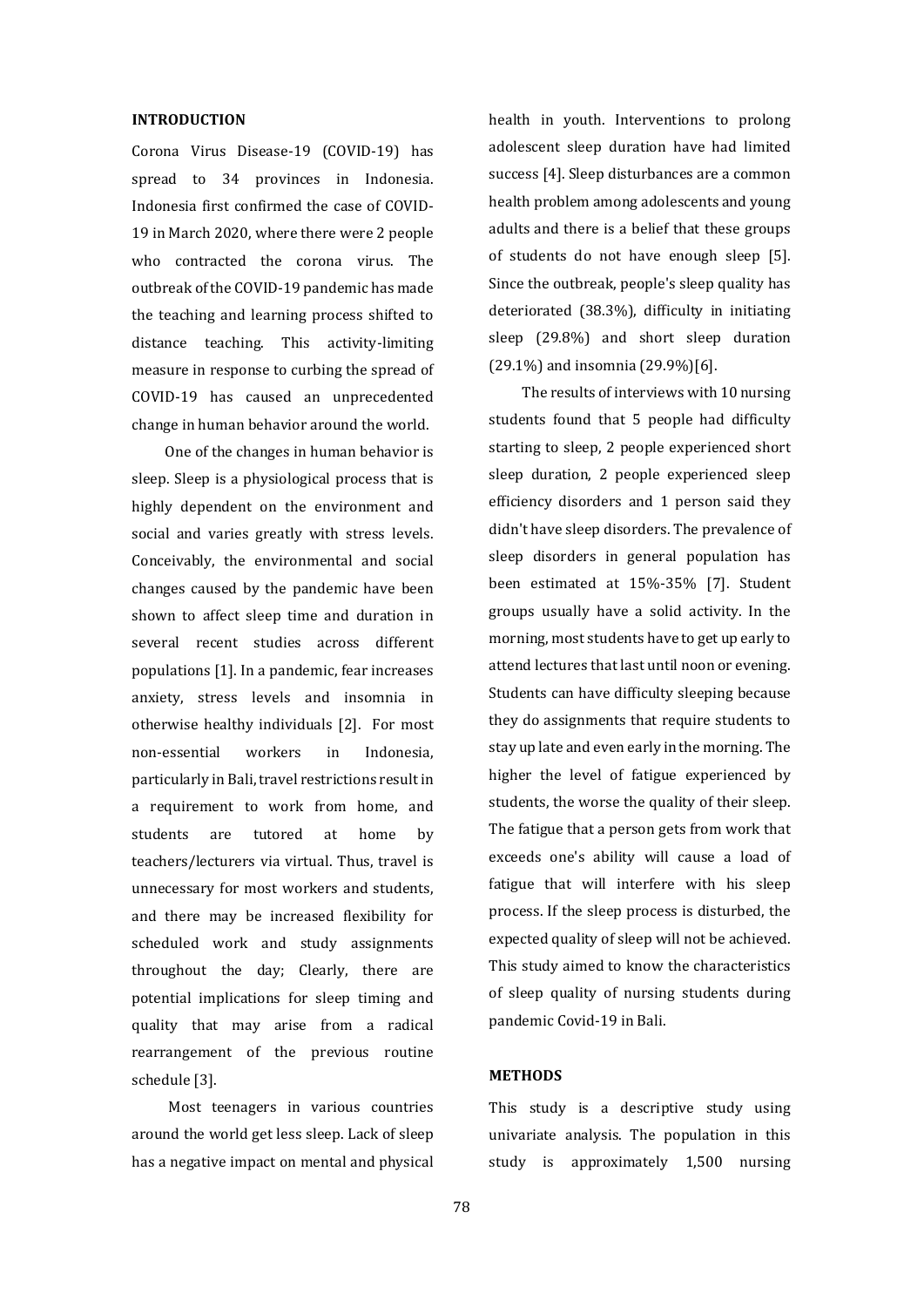students. Sampling technique used in this research is purposive sampling. Calculation of sample size based on proportion estimation population. The minimum sample size needed is 384 people, but to overcome the possibility of lack of response rate than the minimum number of samples is added by 10%, so that the sample size to be taken is 422 people.

Data collection tools in the form of questionnaires distributed using google form. Questionnaire used is a sleep quality questionnaire from the Pittsburg Sleep Quality Index (PSQI). The inclusion criteria in this study were students who were registered as nursing students in Bali. This instrument consists of sleep duration, sleep disturbances, daily dysfunction, sleep efficiency, complaints sleep and use of sleeping pills. Consisting of 9 question items, the total score is between 0- 21. Over score A low score indicates that the patient has impaired sleep quality, while a higher score indicates a patient with optimal sleep quality. Validity and reliability test of the instrument PSQI has been tested in Cunha's study with a validity value of 0.89 and a reliability of 0.88 [8]. This research has passed the ethical test at the Research Ethics Commission of the Faculty of Medicine, Udayana University, Sanglah Central General Hospital Denpasar with number 1502/UN 14.2.2.VII.14/LT/2021 date of 28th May 2021.

#### **RESULTS**

Table 1 shows that most of the nursing students' age ranged from 15-25 (94.1%), female (79.1%) and currently undergoing Bachelor of Nursing education (68%). Table 2 shows nursing students in Bali mostly have poor sleep quality (97.4%).

| <b>Characteristic</b>      | n   | $\%$ |
|----------------------------|-----|------|
| Age (Years)                |     |      |
| $15 - 25$                  | 400 | 94.1 |
| 26-35                      | 16  | 3.8  |
| 36-45                      | 8   | 1.9  |
| 46-55                      |     | 0.2  |
| Gender                     |     |      |
| Man                        | 89  | 20.9 |
| Woman                      | 336 | 79.1 |
| <b>Education</b>           |     |      |
| <b>Magister Nursing</b>    | 1   | 0.2  |
| <b>Ners</b>                | 20  | 40.7 |
| <b>Bachelor of Nursing</b> | 289 | 68   |
| Diploma III Nursing        | 24  | 6.0  |
| <b>Total</b>               | 425 | 100  |

| Table 1                                    |
|--------------------------------------------|
| Characteristics student of nursing in Bali |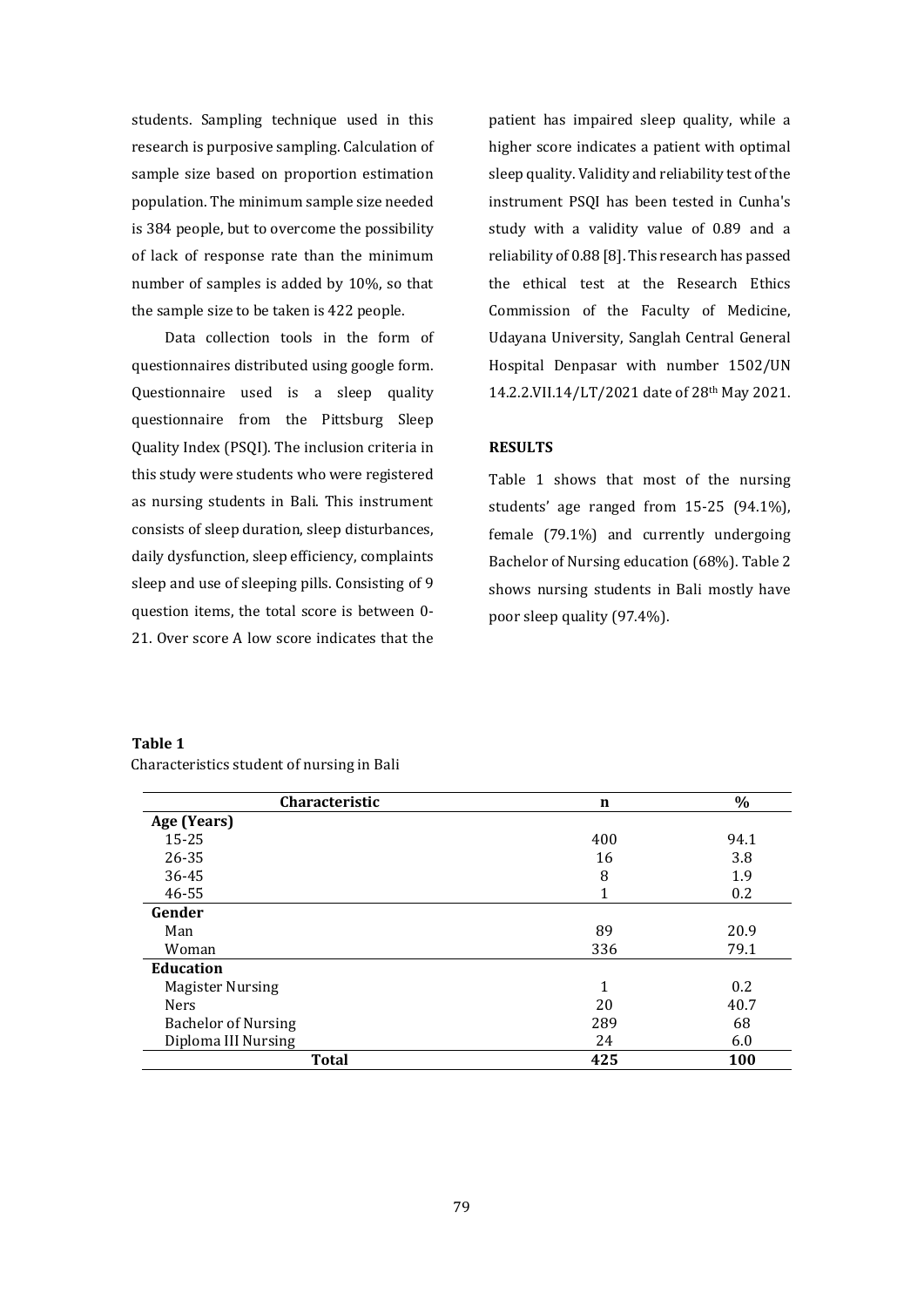### **Table 2** Sleep of Quality Student of Nursing in Bali

| <b>Sleep of Quality</b> |     | $\%$ |
|-------------------------|-----|------|
| Good                    |     | z.o  |
| Poor                    | 414 | 97   |
| <b>Total</b>            | 425 | 100  |

#### **DISCUSSION**

Following the outbreak of Covid-19, Indonesia chose to implement Community Activity Restrictions as preventive measures to curb the highly contagious virus, including online education. A recent study conducted during the Covid-19 pandemic on students around the world also observed dramatic changes in health issues including sleep quality. Adolescence is a time of biological and social change that profoundly affects sleep and risk taking. Although good sleep is important at all developmental stages, sleep may have a consequential effect on cognitive and affective function during adolescence, especially in the developmental phase when sleep quality is poor [9].

The results of the study from age, most of the students were in the age of 15-25 (94.1%) according to research [10] which showed 43.1% was 22 years old. Among the participants (n=425), 79.1% were female and the rests were male (20.9%). More than 60% of the participants enrolled in bachelor of Nursing. About 97.4% of the university students reported to have poor sleep quality over the last month. Student groups usually have a solid activity. In the morning, most students have to start to take part in the ongoing lectures until noon or sick. Students

may have difficulty sleeping due to doing assignments which require students to stay up late and even early in the morning. The higher the level of fatigue experienced by students, the quality of sleep is getting worse. The fatigue that getting someone from work that exceeds one's abilities, will cause fatigue that will interfere with the process of sleep. when the sleep process is disturbed, then the expected quality of sleep will not be achieved.

The Covid-19 pandemic has been reported to affect mental health. Therefore, quarantine conditions at home clinically have the meaning of making people suffer from insomnia. In particular, people who slept well before the pandemic experienced a greater reduction in sleep quality than before the pandemic [1]. In addition, some empirical studies document a higher prevalence of poor sleep quality and sleep disturbances during the current pandemic [11]. In the world of education, there is a change in the learning system that was previously done offline or face to face to be online. In online learning, the tasks given are certainly more than offline. Most of the students in this study experienced sleep disturbances during the pandemic. Students are mostly restless with high academic expectations, successful academic completion and future academic prospects as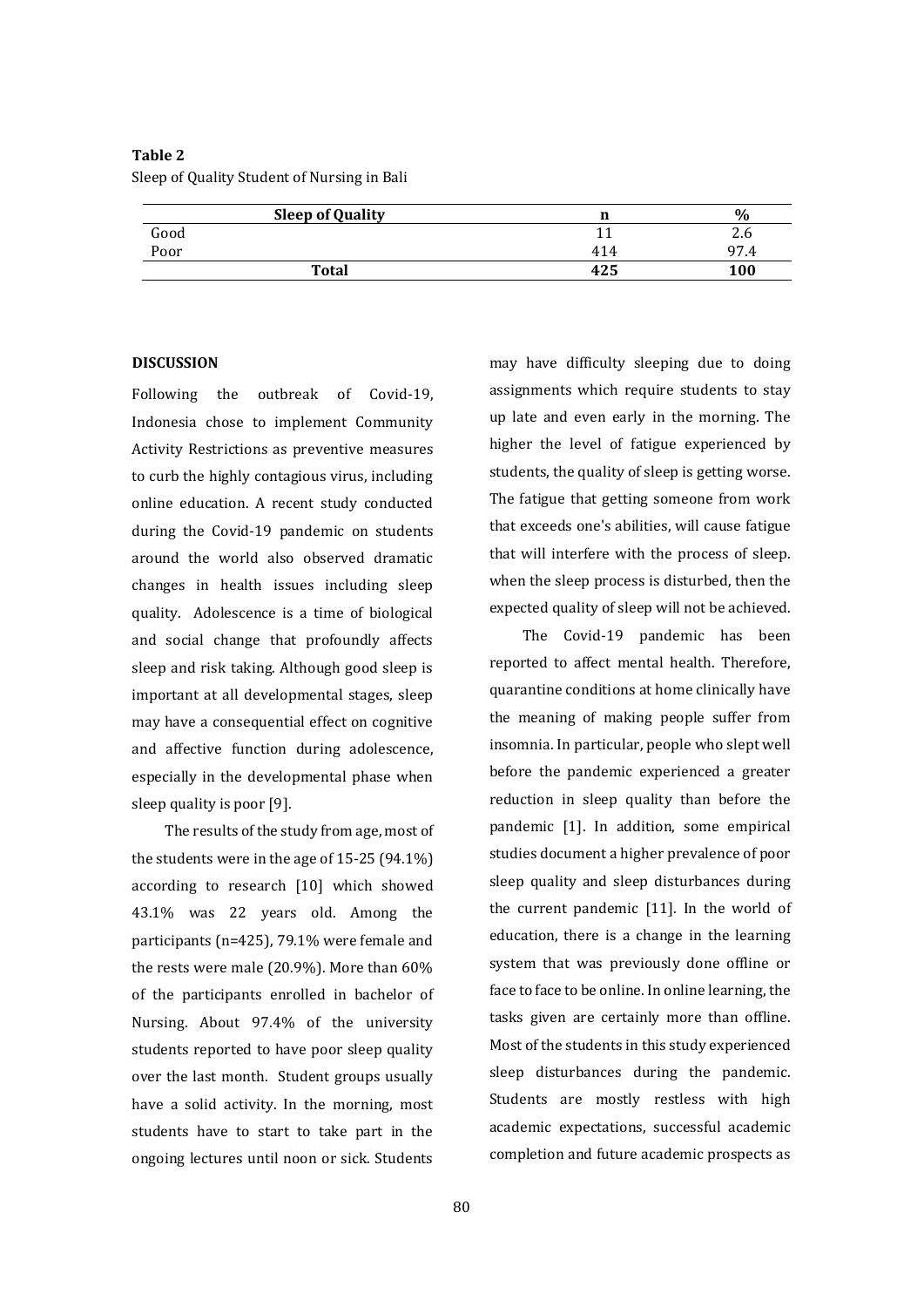well as a professional career [12], on the other hand, students may feel psychologically depressed because of the home environment, competitive or jealous colleagues, being away from family or fear of contracting the Covid-19 disease. Studies show that most of the common mental health problems among college students are sleep disturbances due to high academic and mental stress [13].

#### **CONCLUSION**

The results of the study from age, most of the students were in the age of 15-25 (94.1%). Among the participants (n=425), 79.1% were female and the rests were male (20.9%). More than 60% of the participants enrolled in Bachelor of Nursing. About 97.4% of the university students reported to have poor sleep quality over the last month.

#### **REFERENCES**

- [1] D. Kocevska, T. F. Blanken, and E. J. W. Van Someren, "Sleep quality during the COVID-19 pandemic : not one size fi ts all," *Sleep Med.*, vol. 76, no. December 2019, pp. 2019–2021, 2020.
- [2] A. Neves, J. Pipa, E. Santa, T. Santiago, P. Viana, and M. Drummond, "Sleep quality in times of Covid-19 pandemic Josu e," *Sleep Med.*, vol. 74, pp. 81–85, 2020.
- [3] S. Raman and A. N. Coogan, "Effects of societal-level COVID-19 mitigation measures on the timing and quality of sleep in Ireland \*," *Sleep Med.*, no. xxxx, 2021.
- [4] R. Gruber, S. Saha, G. Somerville, J. Boursier, and M. S. Wise, "The impact of COVID-19 related school shutdown on

sleep in adolescents : a natural experiment," *Sleep Med.*, vol. 76, pp. 33– 35, 2020.

- [5] H. L. Orzech K.M., Salafsky D.B., "The state of sleep among college student at a large public university," *J. Am. Coll. Heal.*, vol. 59, no. 7, pp. 612–619, 2011.
- [6] B. Y. Yu, W. Yeung, J. C. Lam, S. C. Yuen, S. Ching, V. C. Chung, K. Chung, P. Hong, F. Y. Ho, and J. Y. Ho, "Prevalence of sleep disturbances during COVID-19 outbreak in an urban Chinese population : a crosssectional study," *Sleep Med.*, vol. 74, pp. 18–24, 2020.
- [7] J. Priya, J. Singh, and S. Kumari, "Study of the factors associated with poor sleep among medical students," *Indian J. Basic Appl. Med. Res.*, vol. 6, no. 3, pp. 422–429, 2017.
- [8] D. J. Buysse, C. F. Reynolds, T. H. Monk, S. R. Berman, and D. J. Kupfer, "The Pittsburgh Sleep Quality Index : A New Instrument Psychiatric Practice and Research," *Psychiatry Res.*, vol. 28, pp. 193–219, 1989.
- [9] I. M. Colrain and F. C. Baker, "Changes in Sleep as a Function of Adolescent Development," *Neuropsychol Rev*, vol. 21, no. 1, pp. 5–21, 2011.
- [10] D. A. Martfandika and P. P. Rahayu, "Kualitas tidur mahasiswa keperawatan dalam menyusun skripsi di universitas 'aisyiyah yogyakarta," 2018.
- [11] F. Beck, D. Leger, L. Freesard, P. Peretti-Watel, P. Verger, and G. Coconel, "Covid-19 health crisis and lockdown associated with high level of sleep complaints and